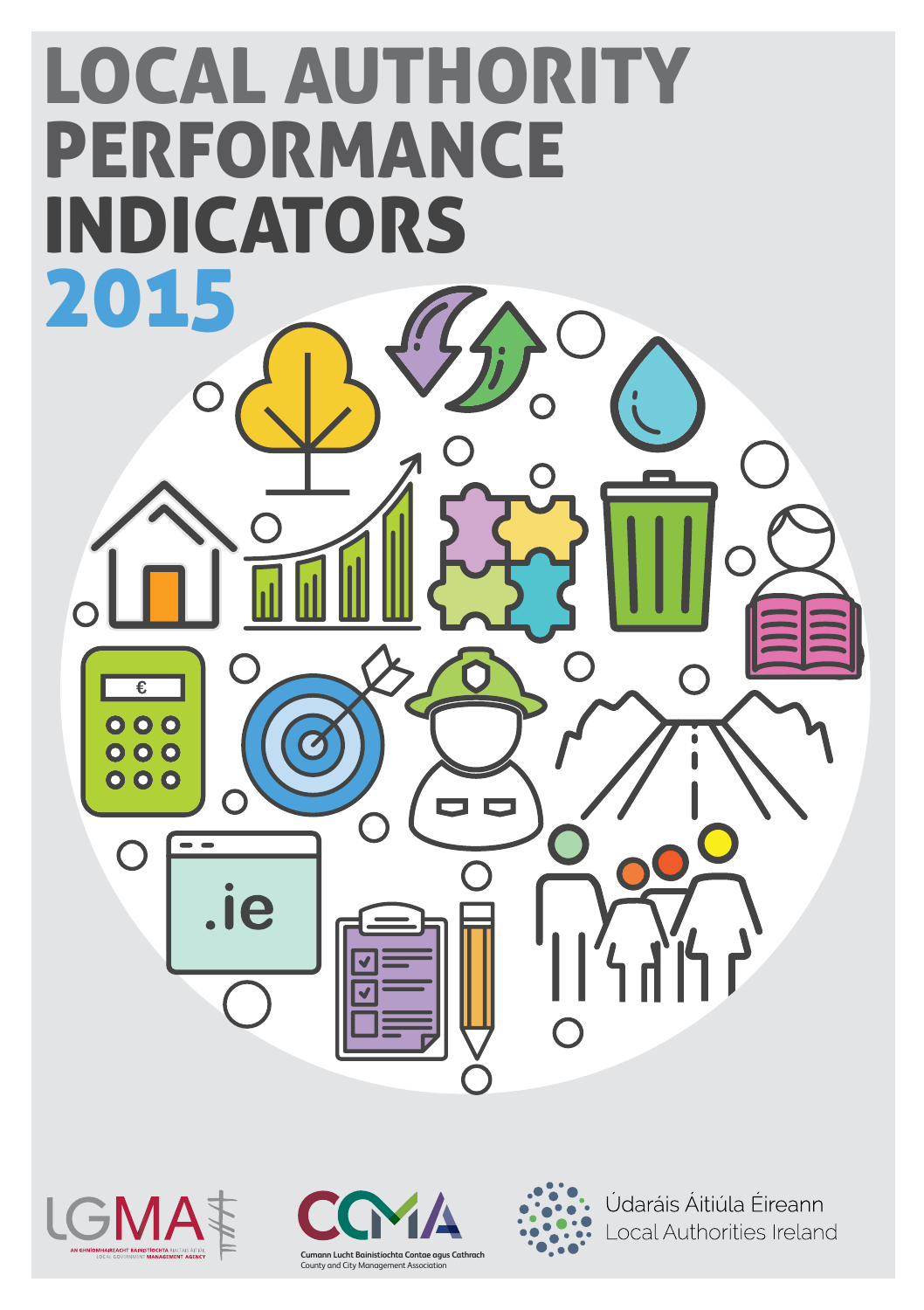# LOCAL AUTHORITY PERFORMANCE INDICATORS 2015

**The 31 City and County Councils provide a wide range of services throughout Ireland. These services can affect your daily life and include housing, transport, planning, libraries, amenities, environmental management, fire and emergency services, infrastructure, community and economic development. The provision of these services are discussed by elected councillors at monthly meetings of the City or County Council. These meetings are open to the public.**

**Like other public bodies, local councils operate in a challenging environment with reduced staffing and budgets and increased demand for services. Every year, the sector publishes Performance Indicators to show the level of service provided by each City and County Council. This report provides an overview of the main indicators for 2015.**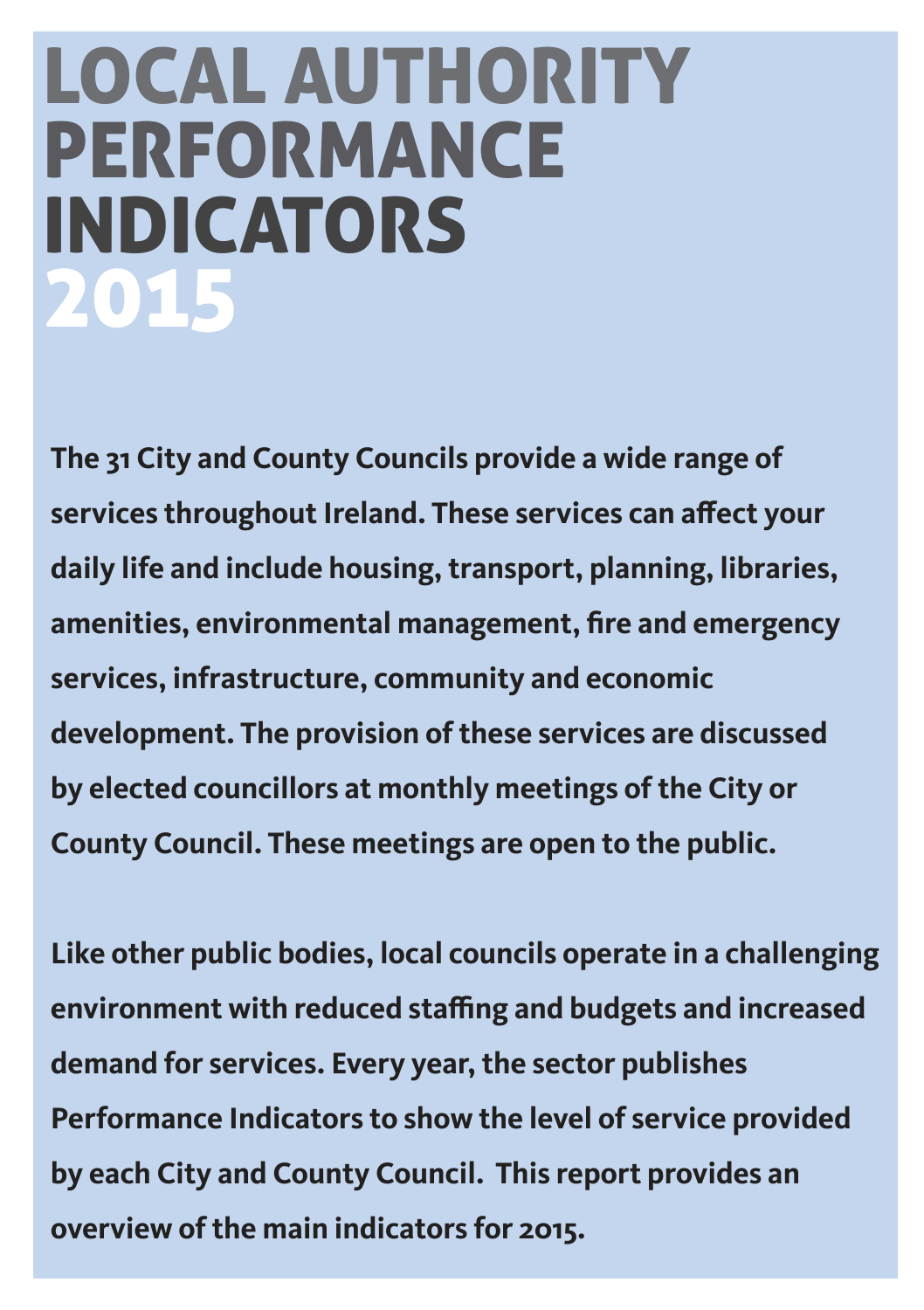

City and County Councils are delivering a range of services under difficult financial constraints. Between 2008 and 2014 the revenue or current budgets of local councils reduced from €4.72billion to €3.88billion. Over the same period capital budgets reduced from €6.13billion to €1.11billion. As a result, by 2012 the majority of councils were operating at a revenue deficit. Since then, the level of deficit of all City and County Councils reduced and by 2015, 15 of 31 councils operated at a deficit.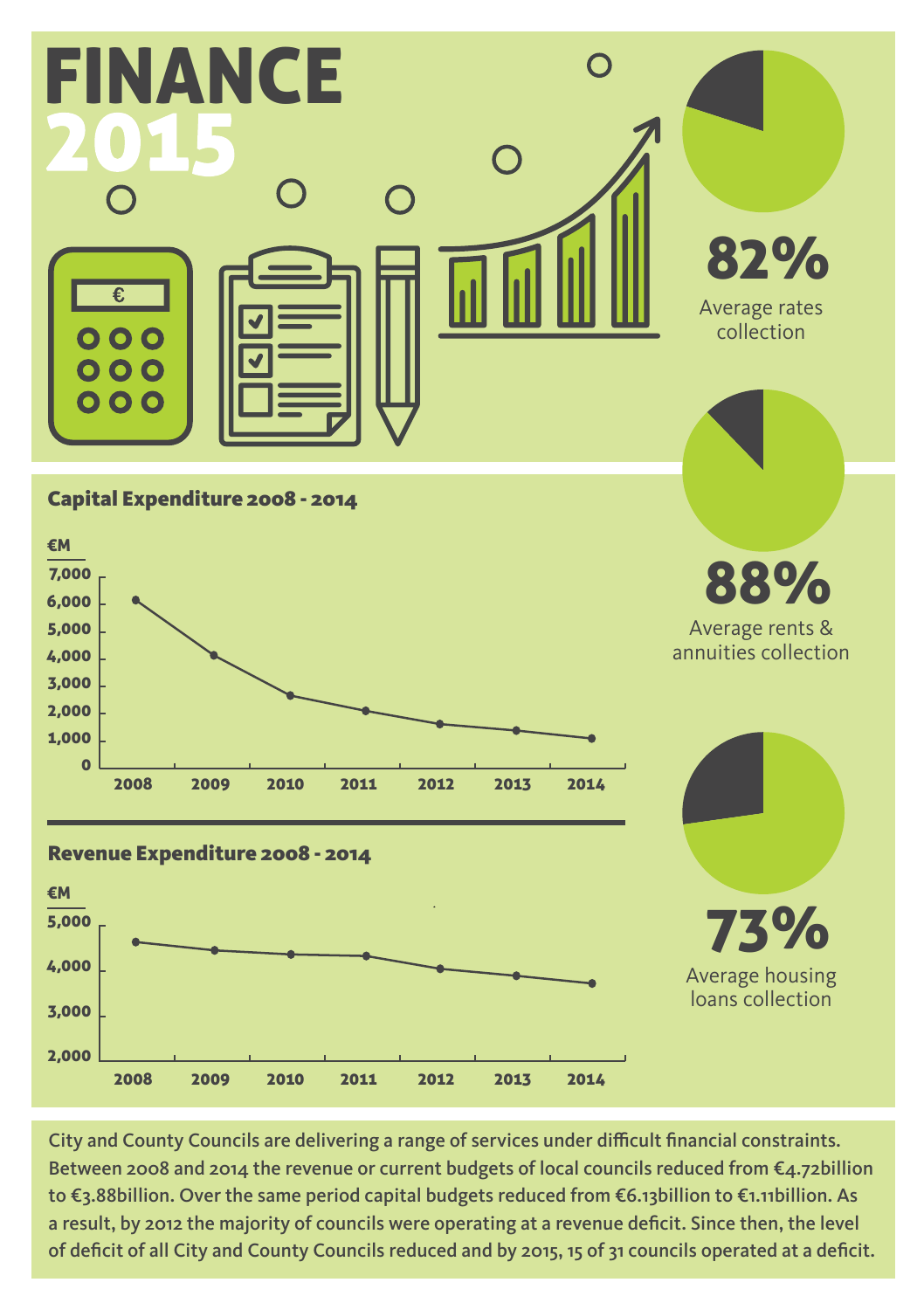

### Total social housing units provided as at 31/12/2015 159,336

9,081 1/1/15 - 31/12/15

Additional social housing units provided

Units built or purchased by councils in 2015 961

### 1,565

Additional rental accomodation scheme units in 2015

6,847

Homeless adults and dependents in October 2016

3.50%

Directly provided units vacant as at 31/12/15

### 5,362

Additional housing assistance payment scheme units in 2015

# 308,729

Registered tenancies

€10,522

Re-let cost

**22.56** weeks

1,193

Additional social housing leasing initiative units in 2015

17,410

Private rented inspections carried out

€732.00

Median re-let time

Maintenance cost per unit

Rebuilding Ireland will invest €5.35 Billion in a social housing programme to deliver 47,000 units by 2021.

City and County Councils are central to the provision of social housing. They provide homes directly through their own housing stock and operate a number of social housing schemes such as the Rental Accommodation Scheme (RAS), the Housing Assistance Payment (HAP) and the Social Housing Leasing Initiative (SHLI).

Housing is a key priority for City and County Councils. The Government has responded to the current housing crisis with the Action Plan for Housing and Homelessness: Rebuilding Ireland 2016 – 2021. This aims to address homelessness, accelerate provision of social housing, build more homes and improve the rental sector.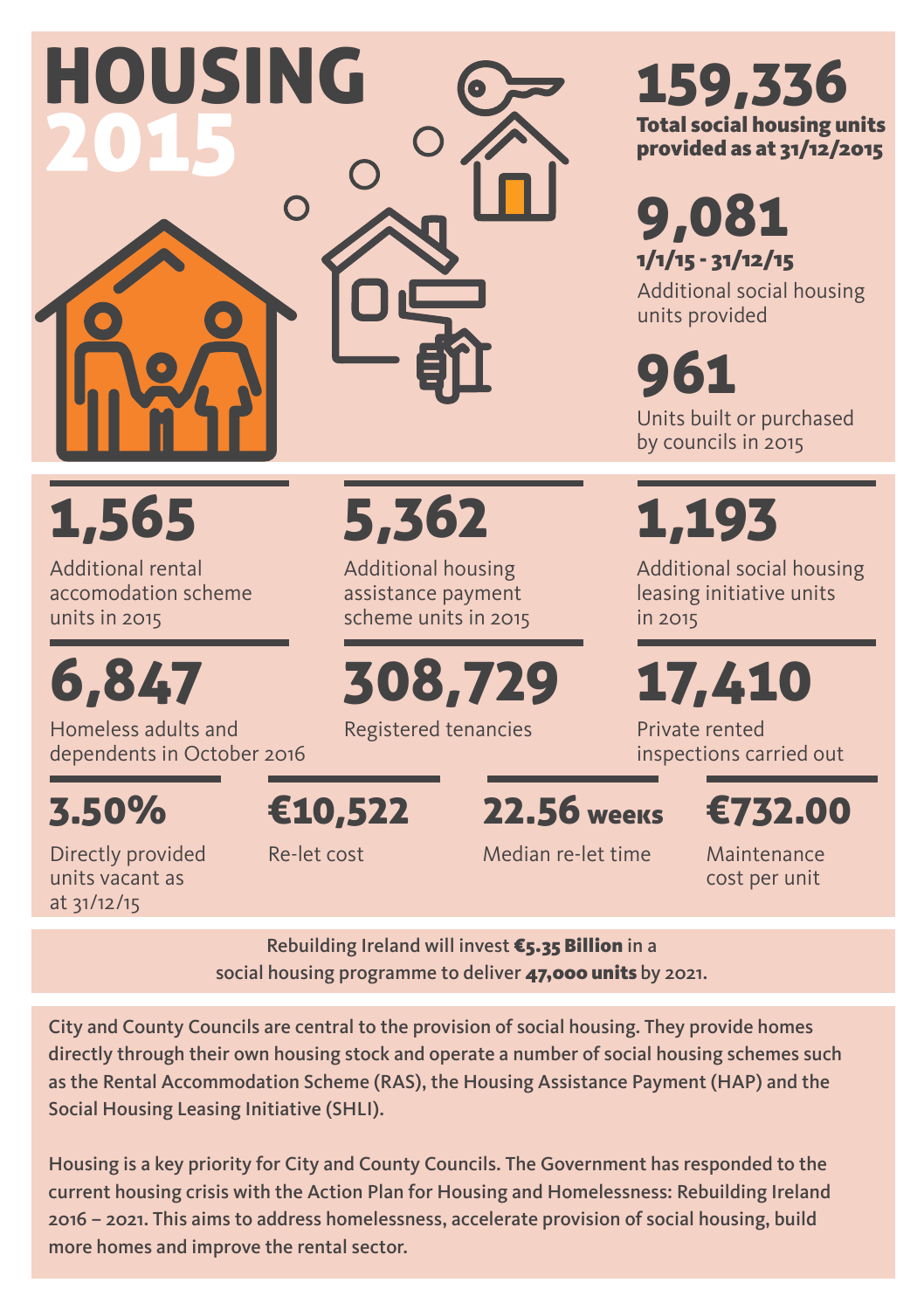



There are **94,405 kms** of regional and local roads in Ireland and local councils repair and maintain these roads. The Pavement Surface Condition Index (PSCI) is used to rate the surface condition of the road network.

Regional and Local Primary Roads In 2015 60% of Local Primary Roads surveyed had no visible/minor defects or surface defects and **74% of Regional Roads** surveyed had no visible/minor defects or surface defects.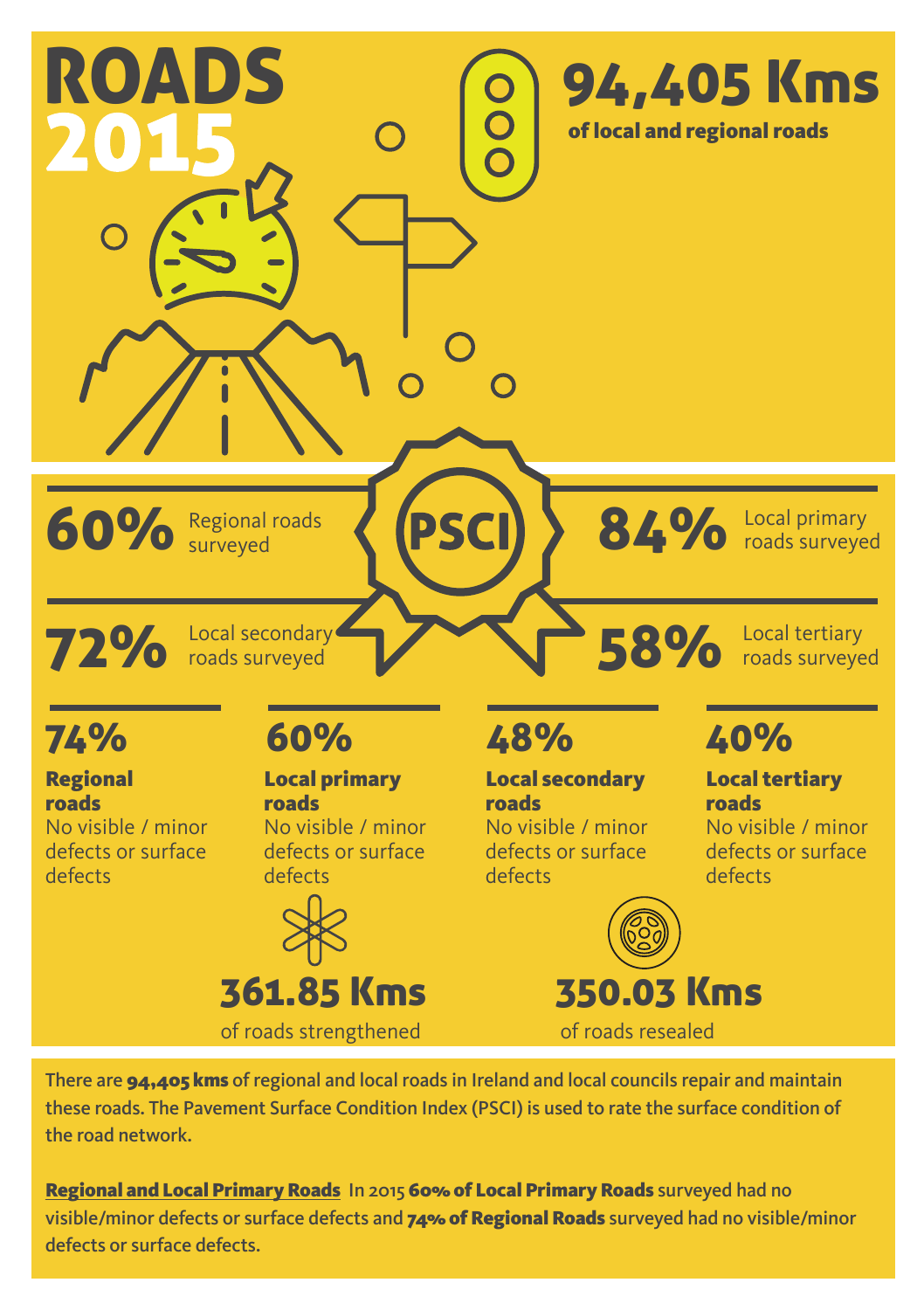# WASTE/WATER/ ENVIRONMENT

### 97.97%

of drinking water in private schemes in compliance with statutory requirements

# 55,169

Samples taken from private drinking water schemes



# 575,078

Households availing of a 3 bin service

80%

of areas litter free / unpolluted / slightly polluted

## 53,808

Environmental pollution complaints closed

15%

of areas moderately polluted

of areas significantly polluted 2%

Water Since January, 2014 water services transferred from City and County Councils to Irish Water under a Service Level Agreement. A total of 55,169 samples were taken from private drinking water schemes and of these 97.97% were compliant with statutory requirements.

Environment City and County Councils do not directly provide waste collection services, but do regulate the private waste collectors. In 2015 the number of households availing of a 3-bin collection service increased by 10% to 575,078.

City and County Councils work with voluntary groups such as Tidy Town Committees to manage litter and pollution. In 2015 80% of areas surveyed were classified as unpolluted / litter-free / slightly polluted.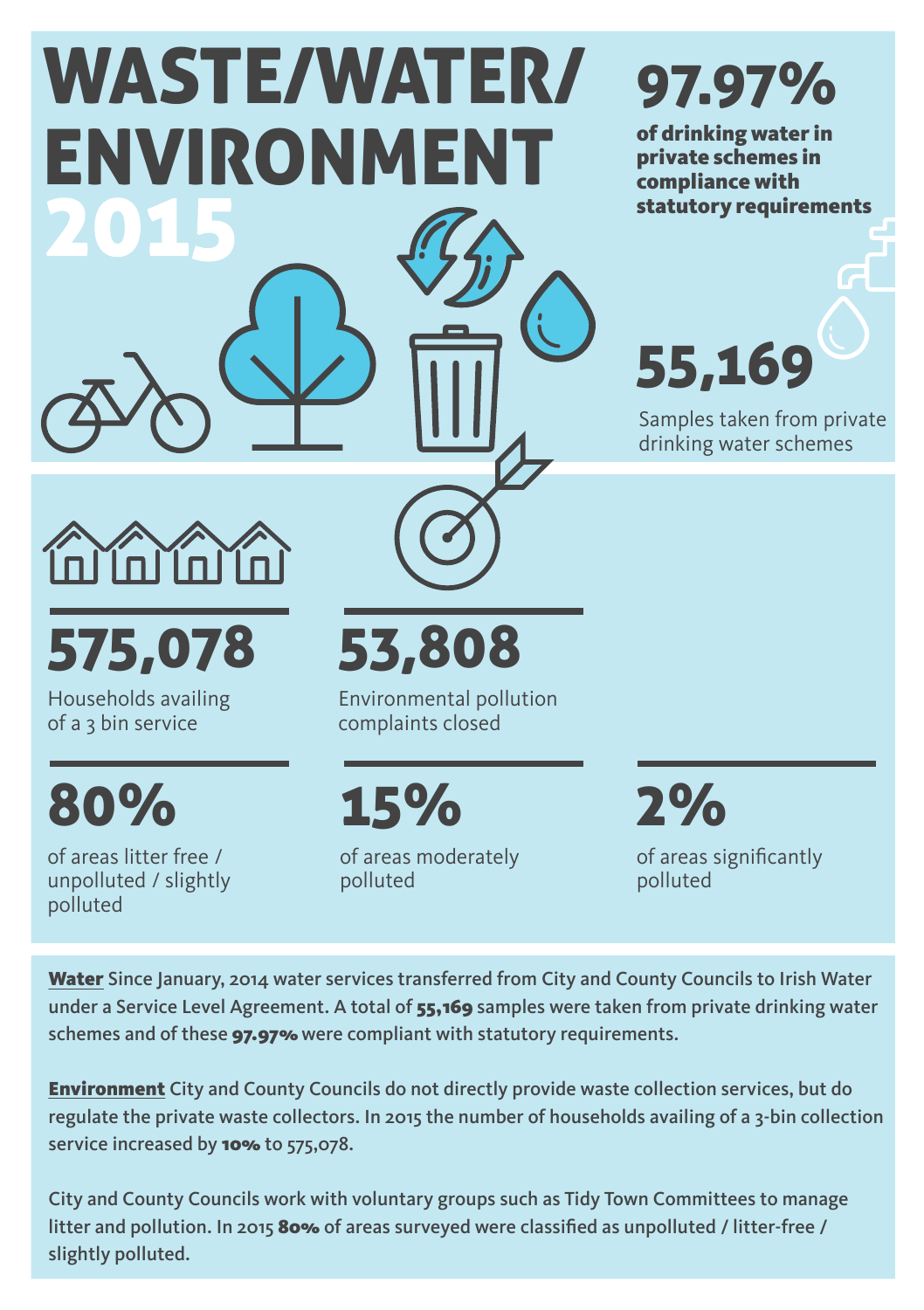



Enforcement cases resolved 3,056



Appeals to An Bord Pleanala



16,346

Planning cases on hand at 31/12/15

74.3%

Upheld by An Bord Pleanala



6,273

Planning cases closed during 2015

€26.78

Cost per capita of planning service

Planning and Development is an important function of City and County Councils. The service includes forward planning, development management, enforcement and preparation of the County or City Development Plan. In 2015, the average cost per capita of the planning service across the sector was €26.78. In 2015 a total of 16,346 planning cases were on hand; 6,273 planning cases were closed; 1,391 planning decisions made by City and County Councils were appealed to An Bord Pleanála, who upheld **74.3%** of the decisions made by the councils.

Focussing on Building Control, City and County Councils were notified of 9,438 new buildings in 2015, 27% were inspected by local councils.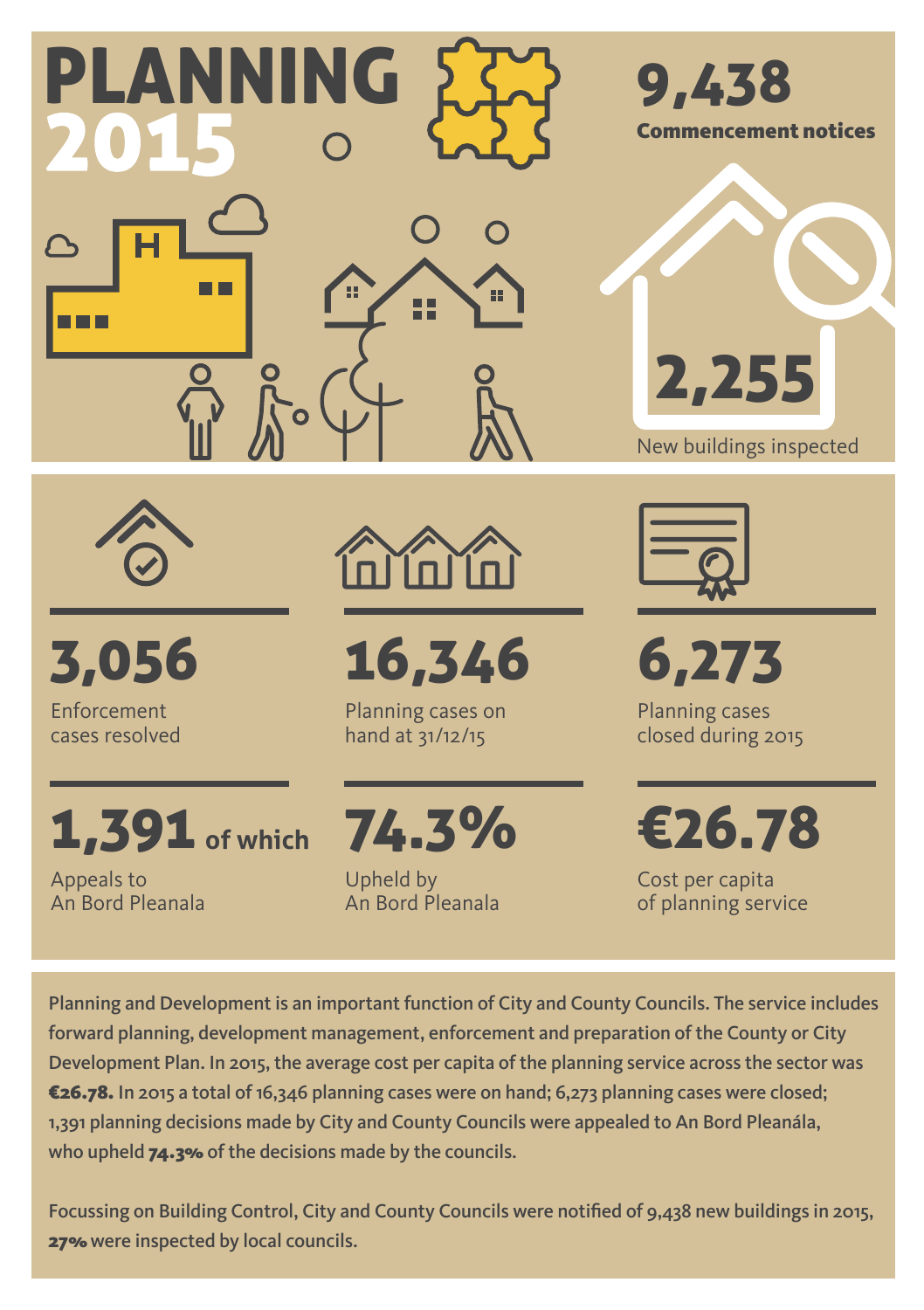

Local councils provide a critical range of emergency services. Fire brigades and other emergency services frequently cross their administrative boundaries to respond to an incident. In 2015 fire services responded to 23,352 callouts.

The cost per capita of the fire service was €55.53. The cost varies from council to council, depending on whether the fire service provided is full or part-time and the geography and topography of an area.

### Fire scenes

The average time taken to mobilise the fire brigade to fire scenes from **full-time stations** was 1 minute 36 seconds and from part-time stations it was 5 minutes 27 seconds. Almost 40% of fire scenes were attended within 10 minutes and 85% were attended within 20 minutes.

### Non-fire scenes

The average time taken to mobilise the fire brigade to non-fire scenes from full-time stations was 1 minute 44 seconds and from part-time stations it was 5 minutes 40 seconds. On average almost 30% of non-fire scenes were attended within 10 minutes and 80% were attended within 20 minutes.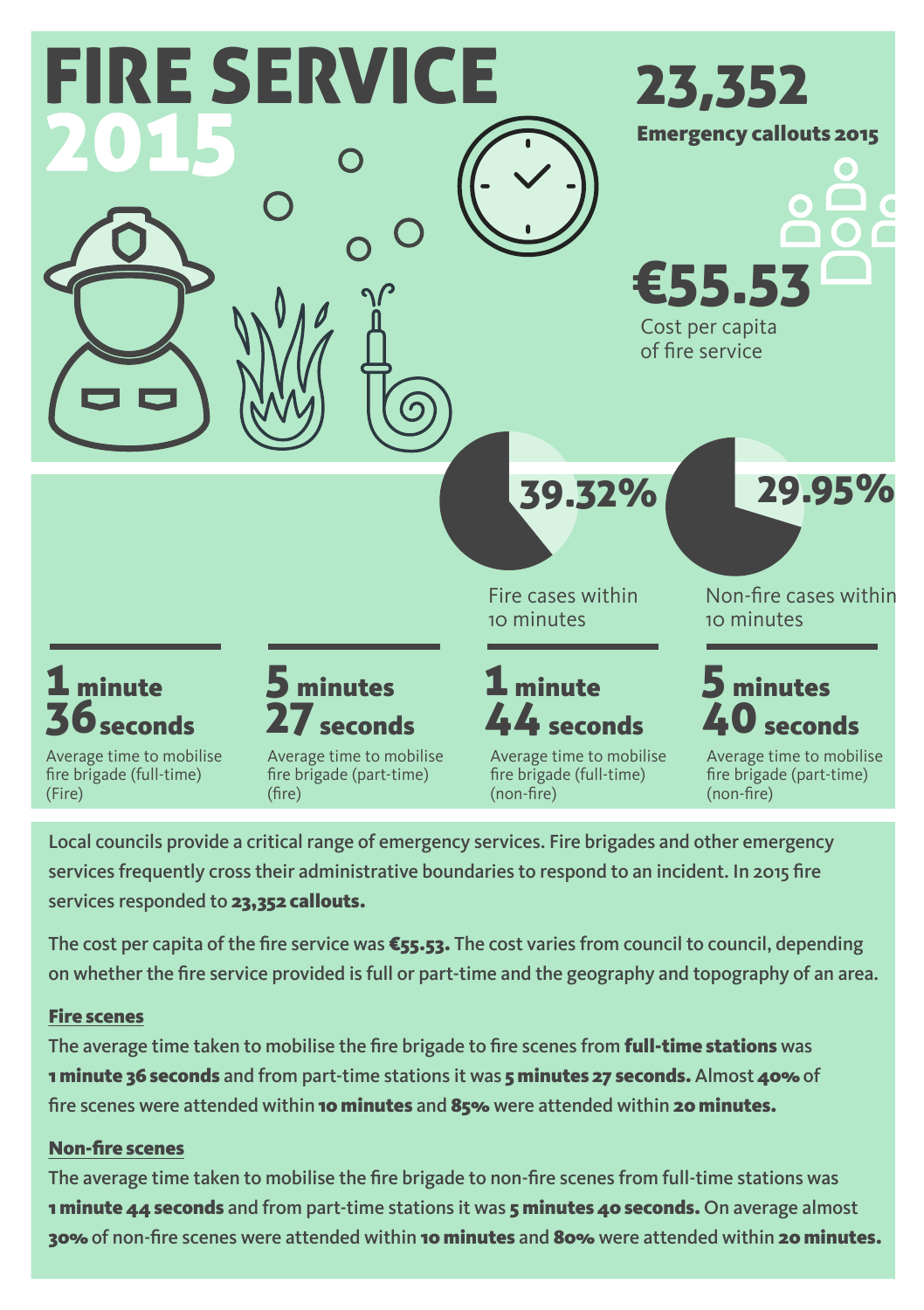# LIBRARY SERVICES, COMMUNITY & YOUTH



€30.04

 $\overline{\mathbf{m}}$ 

Cost per capita of operating a library service 18,188,339

17,492,513

Items issued to borrowers

Library visits

Public Libraries

333

Visits per head of population

Organisations on the Public Participation Network 11,137

Local schools involved in the local Youth Council / 486

Comhairle na nÓg Scheme

Libraries There are 333 public libraries operated by City and County Councils throughout Ireland. In 2015 there were 17,492,513 visits to public libraries and 18,188,339 items were borrowed, including books, dvds, audio, ebooks, e-magazines, e-audio and ProQuest. In addition to borrowing items, people visit the library to source information, participate in events and courses, and to access PCs and Wi-Fi. The cost per capita of the library service is  $\epsilon_{30.04}$ . Free membership was introduced to public libraries in January 2016. www.librariesireland.ie

Community and Voluntary City and County Councils play a central role in the development of their local communities. The Public Participation Networks (PPNs) were set up in 2014 as a way for communities to take an active role in local policy making. The PPNs are organised by three colleges: Environmental, Social and Community. This provides voluntary and community groups with a mechanism to participate on the Local Community and Development Committees.

Young People The Youth Councils or Comhairle na nÓg are a way of fostering civic participation among young people. By 2015 67.6% of second level schools participated in the Local Youth Council/Comhairle na nÓg scheme.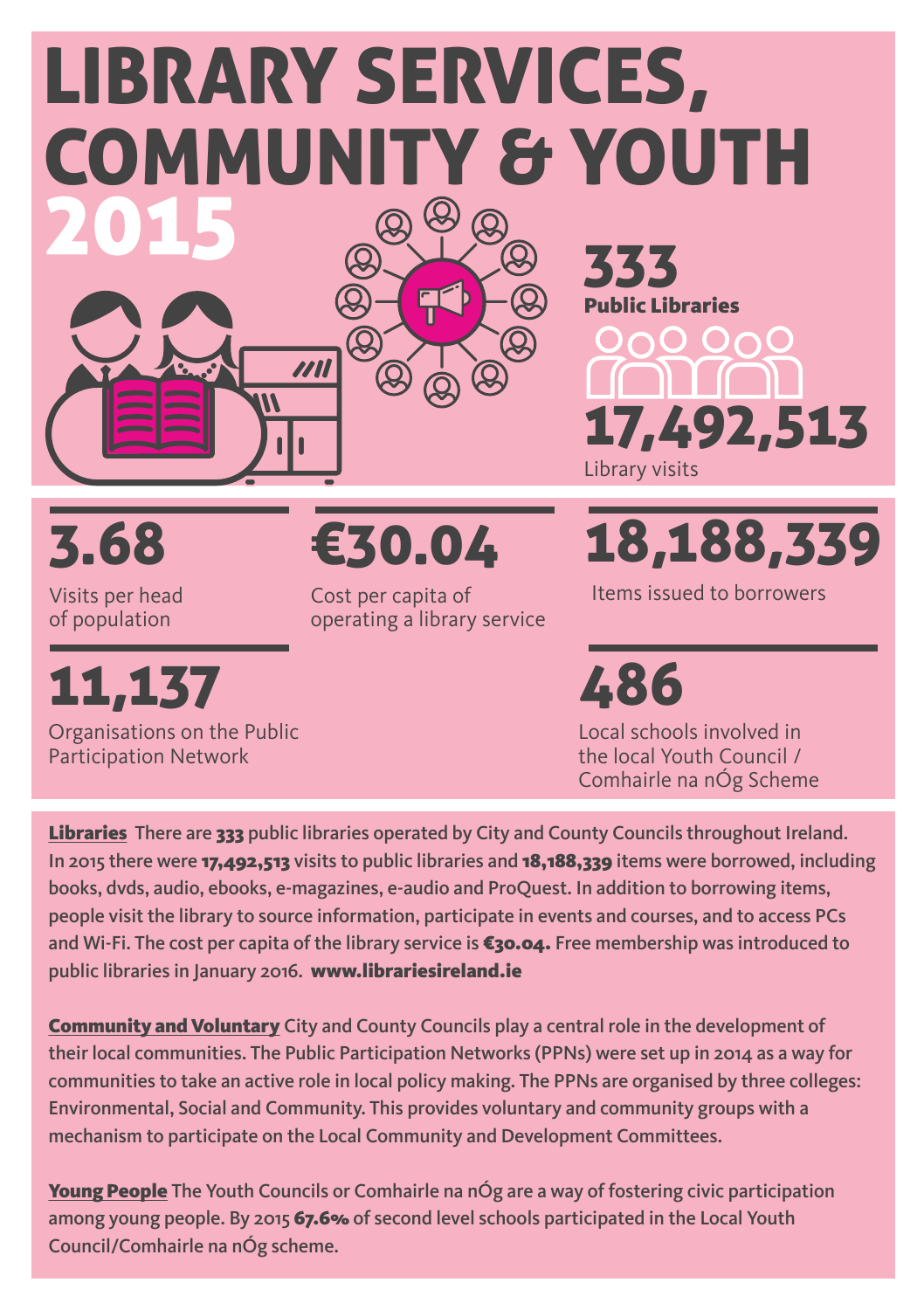

The number of staff working in City and County Councils reduced from 37,242 in June 2008 to 26,569 by the end of 2015, a reduction of 28.7%.

There has been a steady decline in absenteeism across the sector since 2011. By 2015 3.52% of paid working days were lost to medically certified sickness. The percentage of paid days lost to self-certified absence was **0.39%.** 

More people are using ICT to engage with their City or County Council. In 2015 there were over 55million page views of websites operated by local authorities and a total of 644,521 followers of council social media accounts. In 2011, 33% of motor tax renewals were carried out online, by 2015 that figure rose to 57%.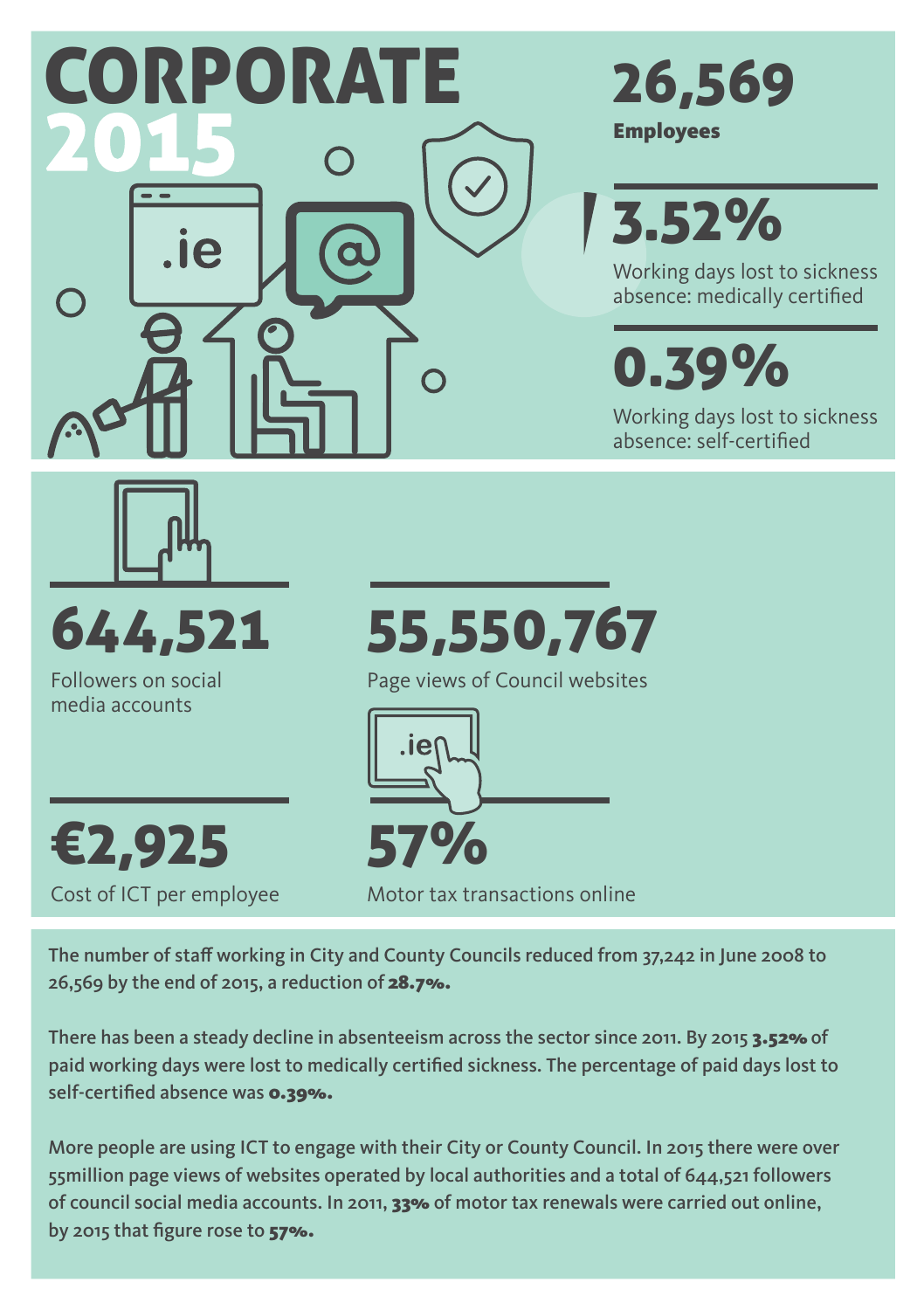

City and County Councils play a central role in driving and coordinating the economic planning and development of their areas, through the provision of infrastructure, business parks, tourism attractions and amenities. They work with a wide range of partners including state agencies and local community groups to attract investment and create and sustain jobs. This role broadened; a Local Economic and Community Plan has been published for each city and county area and the Local Enterprise Offices (LEOs) have become an integral part of each local council. In 2015 the LEOs assisted businesses to create an additional 3,152.5 jobs.